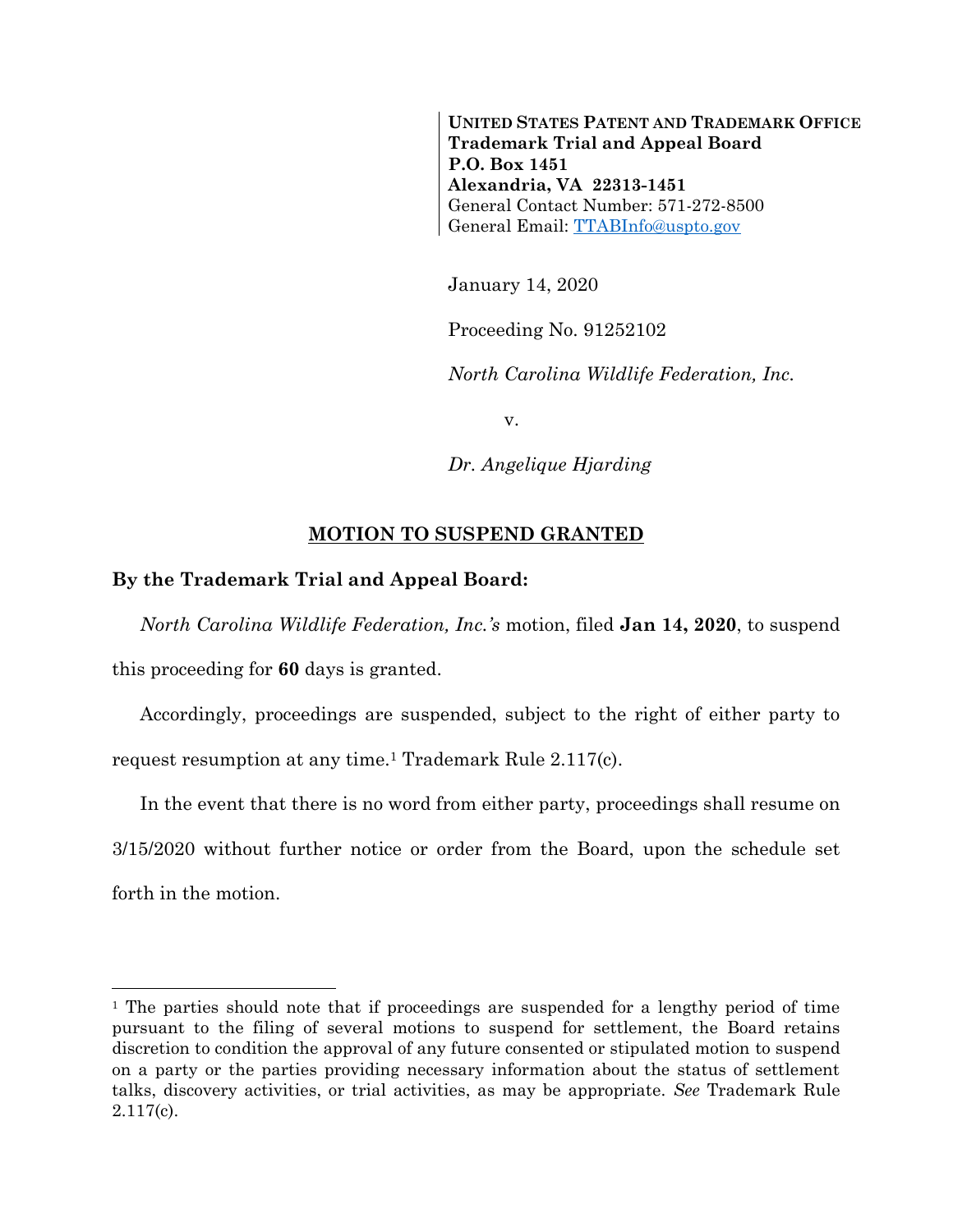During the suspension period, the parties shall notify the Board of any change of address or email address for either the parties or their counsel. *See* Trademark Rule 2.18(b)(1). In addition, the parties are to promptly inform the Board of any other related cases, even if they become aware of such cases during the suspension period. Upon resumption, if appropriate, the Board may consolidate related Board cases.

Generally, the Federal Rules of Evidence apply to Board trials. Trial testimony is taken and introduced out of the presence of the Board during the assigned testimony periods. The parties may stipulate to a wide variety of matters, and many requirements relevant to the trial phase of Board proceedings are set forth in Trademark Rules 2.121 through 2.125. These include pretrial disclosures, the manner and timing of taking testimony, matters in evidence, and the procedures for submitting and serving testimony and other evidence, including affidavits, declarations, deposition transcripts, and stipulated evidence. Trial briefs shall be submitted in accordance with Trademark Rules 2.128(a) and (b). Oral argument at final hearing will be scheduled only upon the timely submission of a separate notice as allowed by Trademark Rule 2.129(a).

## **TIPS FOR FILING EVIDENCE, TESTIMONY, OR LARGE DOCUMENTS**

The Board requires each submission to meet the following criteria before it will be considered: 1) pages must be legible and easily read on a computer screen; 2) page orientation should be determined by its ease of viewing relevant text or evidence, for example, there should be no sideways or upside-down pages; 3) pages must appear in their proper order; 4) depositions and exhibits must be clearly